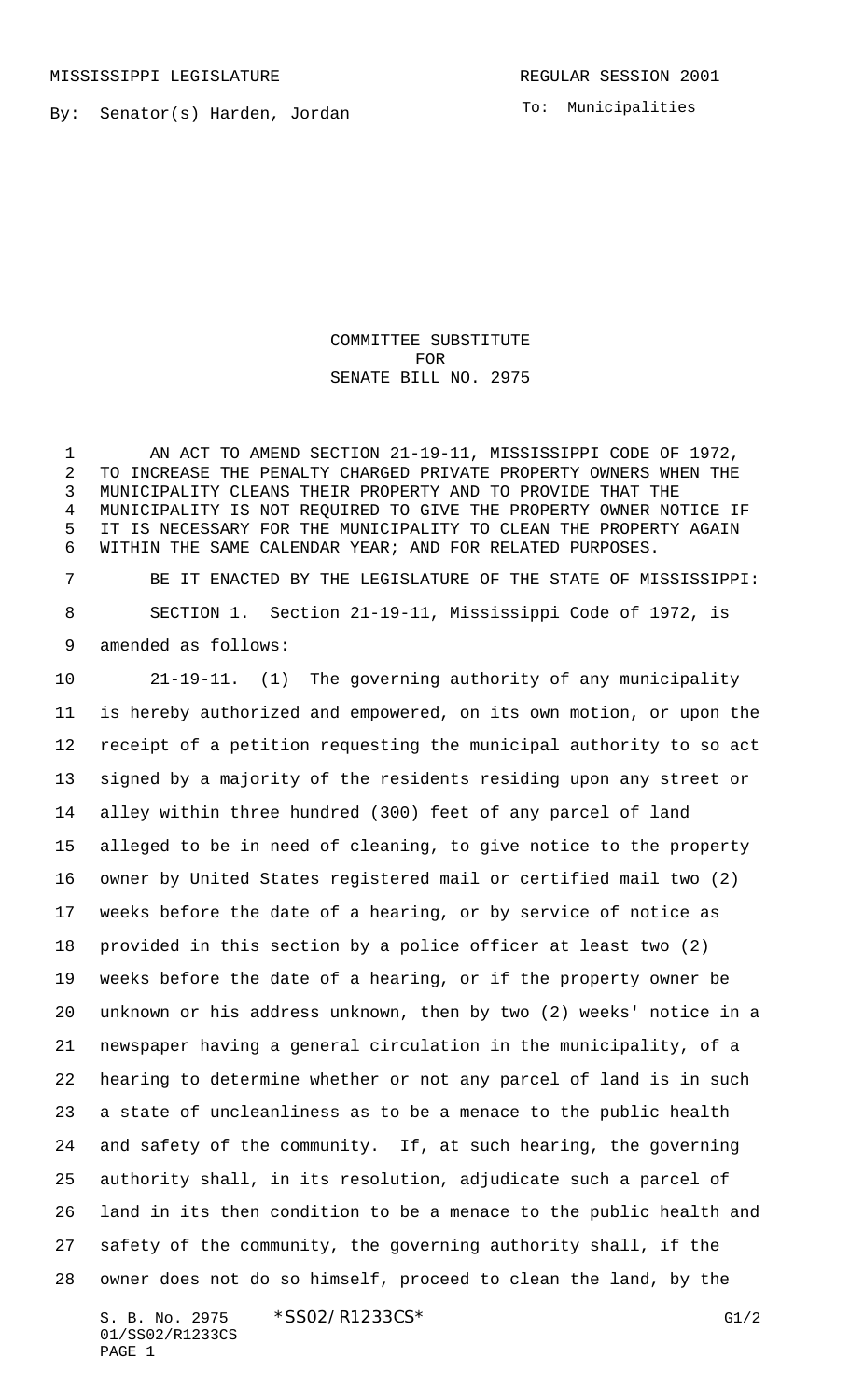use of municipal employees or by contract, by cutting weeds; filling cisterns; removing rubbish, dilapidated fences, outside toilets, dilapidated buildings and other debris; and draining cesspools and standing water therefrom. Thereafter, the governing authority may, at its next regular meeting, by resolution adjudicate the actual cost of cleaning the property and may also impose a penalty of Two Hundred Fifty Dollars (\$250.00) or twenty-five percent (25%) of such actual cost, whichever is more. The cost and any penalty may become a civil debt against the property owner, or, at the option of the governing authority, an assessment against the property. The cost assessed against the property means the cost to the municipality of using its own employees to do the work or the cost to the municipality of any contract executed by the municipality to have the work done. The action herein authorized shall not be undertaken against any one (1) parcel of land more than five (5) times in any one (1) calendar year, and the expense of cleaning of said property shall not exceed an aggregate amount of Ten Thousand Dollars (\$10,000.00) per year, or the fair market value of the property subsequent to cleaning, whichever is less. If it is determined by the governing authority of a municipality that it is necessary to clean a parcel of land more than once within a calendar year, then the municipality may clean such property by giving notice to the property owner at least ten (10) days before cleaning the property 53 and may assess the same penalty for each time the property is cleaned as otherwise provided in this section.

S. B. No. 2975 \* SS02/R1233CS\* 01/SS02/R1233CS PAGE 2 (2) In the event the governing authority declares, by resolution, that the cost and any penalty shall be collected as a civil debt, the governing authority may authorize the institution of a suit on open account against the owner of the property in a court of competent jurisdiction in the manner provided by law for the cost and any penalty, plus court costs, reasonable attorneys' fees and interest from the date that the property was cleaned.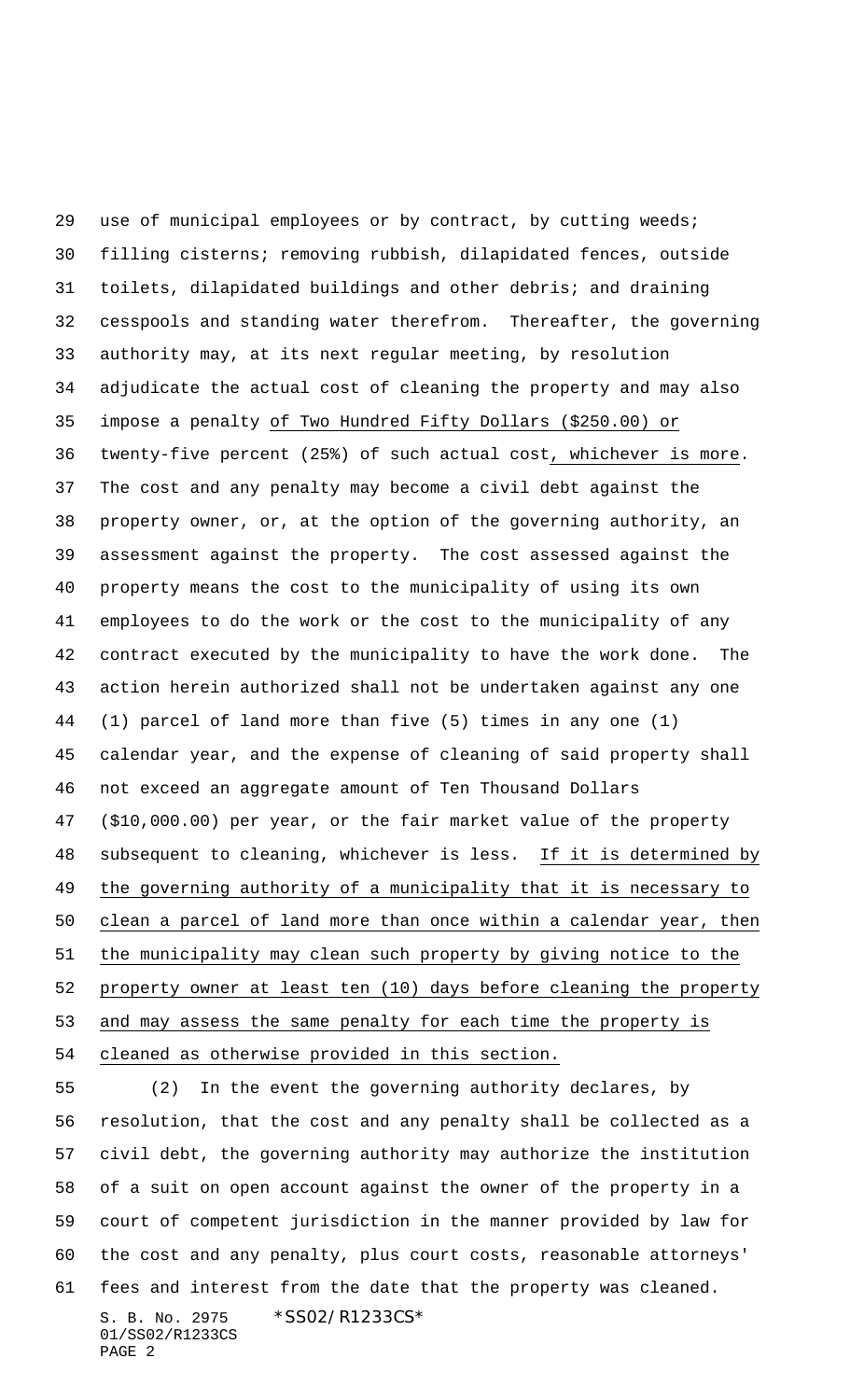(3) In the event that the governing authority does not declare that the cost and any penalty shall be collected as a civil debt, then the assessment above provided for shall be a lien against the property and may be enrolled in the office of the circuit clerk of the county as other judgments are enrolled, and the tax collector of the municipality shall, upon order of the board of governing authorities, proceed to sell the land to satisfy the lien as now provided by law for the sale of lands for delinquent municipal taxes.

 (4) All decisions rendered under the provisions of this section may be appealed in the same manner as other appeals from municipal boards or courts are taken.

 (5) The police officer's return on the notice may be in one (1) of the following forms:

(a) Form of personal notice:

 "I have this day delivered the within notice personally, by delivering to the within named property 79 owner, \_\_\_\_\_\_\_\_\_\_\_\_\_\_\_ (here state name of party

80 summoned), a true copy of this notice.

81 This, the <u>equal day of equal</u> 19 <u>equal</u> 19 and 19 and 19 and 19 and 19 and 19 and 19 and 19 and 19 and 19 and 19 and 19 and 19 and 19 and 19 and 19 and 19 and 19 and 19 and 19 and 19 and 19 and 19 and 19 and 19 and 19 \_\_\_\_\_\_\_\_\_\_\_\_\_\_\_\_\_\_\_\_\_\_\_\_\_\_\_\_\_\_ (Police Officer)" 83 (b) Form of notice where copy left at residence: "I have this day delivered the within notice to 85 \_\_\_\_\_\_\_\_\_\_\_\_\_\_\_\_\_\_, within named property owner, by leaving a true copy of the same at his (or her) usual place of abode in my municipality, with 88 \_\_\_\_\_\_\_\_\_\_\_\_\_\_\_\_, his (or her) (here insert wife, husband, son, daughter or some other person, as the case may be), \_\_\_\_\_\_\_\_\_\_\_\_\_\_\_\_ a member of his (or her) family above the age of sixteen (16) years, and willing to receive such copy. The said property owner is not found in my municipality. 94 This, the 10 day of 200 19

S. B. No. 2975 \* SS02/R1233CS\* 01/SS02/R1233CS PAGE 3